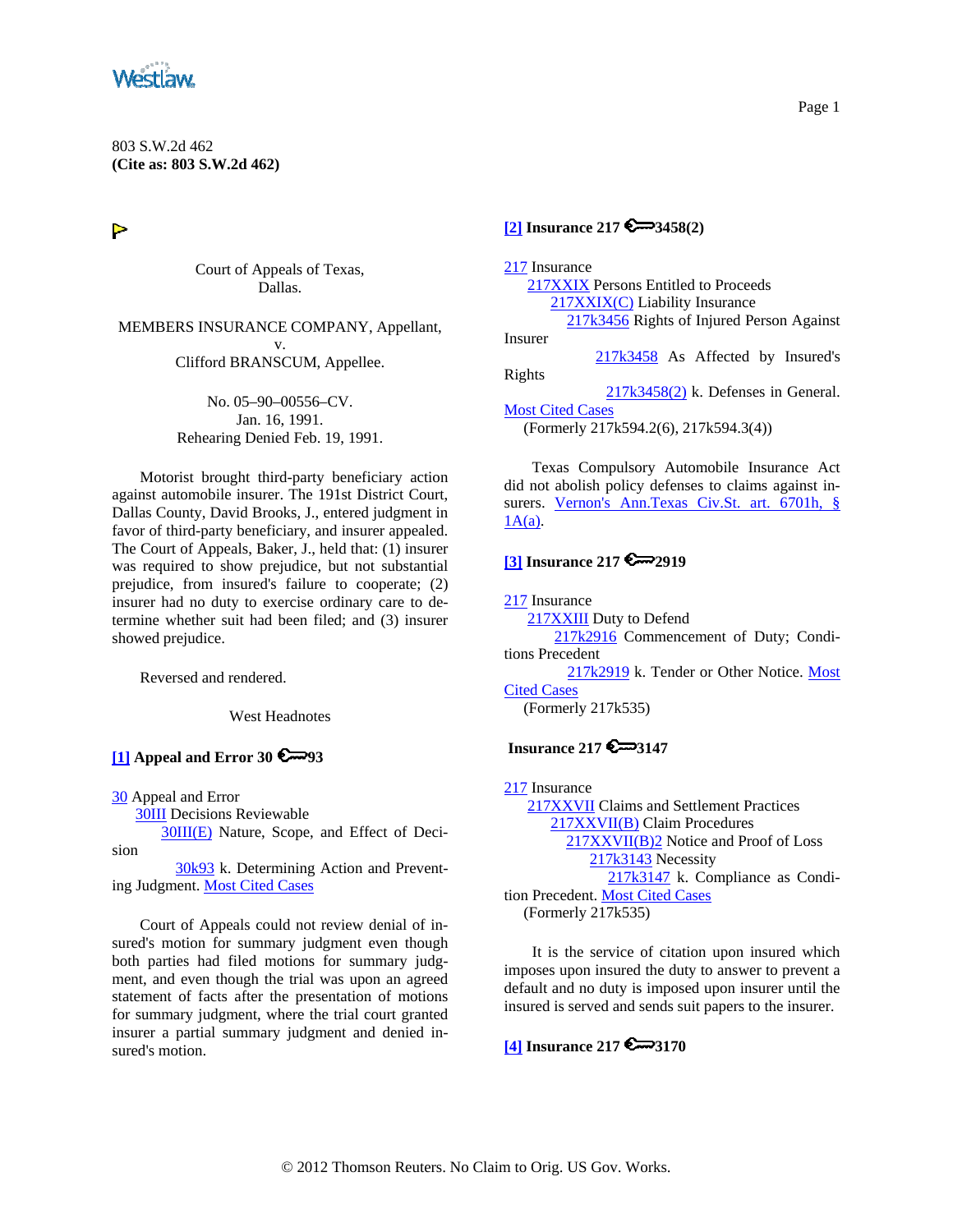<span id="page-1-0"></span>[217](http://www.westlaw.com/KeyNumber/Default.wl?rs=dfa1.0&vr=2.0&CMD=KEY&DocName=217) Insurance [217XXVII](http://www.westlaw.com/KeyNumber/Default.wl?rs=dfa1.0&vr=2.0&CMD=KEY&DocName=217XXVII) Claims and Settlement Practices [217XXVII\(B\)](http://www.westlaw.com/KeyNumber/Default.wl?rs=dfa1.0&vr=2.0&CMD=KEY&DocName=217XXVII%28B%29) Claim Procedures [217XXVII\(B\)2](http://www.westlaw.com/KeyNumber/Default.wl?rs=dfa1.0&vr=2.0&CMD=KEY&DocName=217XXVII%28B%292) Notice and Proof of Loss [217k3170](http://www.westlaw.com/KeyNumber/Default.wl?rs=dfa1.0&vr=2.0&CMD=KEY&DocName=217k3170) k. Forwarding Demands and Papers; Summons and Pleadings. [Most Cited Cases](http://www.westlaw.com/Digest/Default.wl?rs=dfa1.0&vr=2.0&CMD=MCC&DocName=217k3170) (Formerly 217k539.8)

Fact that third-party beneficiary had informed insurer that it had filed suit against insured did not preclude finding of prejudice to insurer from insured's failure to forward papers to it as insurer did not learn of default judgment until after the time that it could file a motion for new trial.

## **[\[5\]](#page-5-0) Insurance 217 6 3170**

[217](http://www.westlaw.com/KeyNumber/Default.wl?rs=dfa1.0&vr=2.0&CMD=KEY&DocName=217) Insurance

 [217XXVII](http://www.westlaw.com/KeyNumber/Default.wl?rs=dfa1.0&vr=2.0&CMD=KEY&DocName=217XXVII) Claims and Settlement Practices [217XXVII\(B\)](http://www.westlaw.com/KeyNumber/Default.wl?rs=dfa1.0&vr=2.0&CMD=KEY&DocName=217XXVII%28B%29) Claim Procedures [217XXVII\(B\)2](http://www.westlaw.com/KeyNumber/Default.wl?rs=dfa1.0&vr=2.0&CMD=KEY&DocName=217XXVII%28B%292) Notice and Proof of Loss [217k3170](http://www.westlaw.com/KeyNumber/Default.wl?rs=dfa1.0&vr=2.0&CMD=KEY&DocName=217k3170) k. Forwarding Demands and Papers; Summons and Pleadings. [Most Cited Cases](http://www.westlaw.com/Digest/Default.wl?rs=dfa1.0&vr=2.0&CMD=MCC&DocName=217k3170) (Formerly 217k539.8)

## **Insurance 217 6 3212**

[217](http://www.westlaw.com/KeyNumber/Default.wl?rs=dfa1.0&vr=2.0&CMD=KEY&DocName=217) Insurance

 [217XXVII](http://www.westlaw.com/KeyNumber/Default.wl?rs=dfa1.0&vr=2.0&CMD=KEY&DocName=217XXVII) Claims and Settlement Practices [217XXVII\(B\)](http://www.westlaw.com/KeyNumber/Default.wl?rs=dfa1.0&vr=2.0&CMD=KEY&DocName=217XXVII%28B%29) Claim Procedures [217XXVII\(B\)3](http://www.westlaw.com/KeyNumber/Default.wl?rs=dfa1.0&vr=2.0&CMD=KEY&DocName=217XXVII%28B%293) Cooperation [217k3210](http://www.westlaw.com/KeyNumber/Default.wl?rs=dfa1.0&vr=2.0&CMD=KEY&DocName=217k3210) Effect of Failure to Cooper-

ate

 [217k3212](http://www.westlaw.com/KeyNumber/Default.wl?rs=dfa1.0&vr=2.0&CMD=KEY&DocName=217k3212) k. Prejudice to Insurer. **[Most Cited Cases](http://www.westlaw.com/Digest/Default.wl?rs=dfa1.0&vr=2.0&CMD=MCC&DocName=217k3212)** (Formerly 217k514.17(5), 217k514.18(3))

Insurer need only prove prejudice, not substantial prejudice, from insured's failure to cooperate or forward suit papers.

## **[\[6\]](#page-5-0) Insurance 217 6 3170**

[217](http://www.westlaw.com/KeyNumber/Default.wl?rs=dfa1.0&vr=2.0&CMD=KEY&DocName=217) Insurance

 [217XXVII](http://www.westlaw.com/KeyNumber/Default.wl?rs=dfa1.0&vr=2.0&CMD=KEY&DocName=217XXVII) Claims and Settlement Practices [217XXVII\(B\)](http://www.westlaw.com/KeyNumber/Default.wl?rs=dfa1.0&vr=2.0&CMD=KEY&DocName=217XXVII%28B%29) Claim Procedures [217XXVII\(B\)2](http://www.westlaw.com/KeyNumber/Default.wl?rs=dfa1.0&vr=2.0&CMD=KEY&DocName=217XXVII%28B%292) Notice and Proof of Loss [217k3170](http://www.westlaw.com/KeyNumber/Default.wl?rs=dfa1.0&vr=2.0&CMD=KEY&DocName=217k3170) k. Forwarding Demands and Papers; Summons and Pleadings. [Most Cited Cases](http://www.westlaw.com/Digest/Default.wl?rs=dfa1.0&vr=2.0&CMD=MCC&DocName=217k3170) (Formerly 217k535)

# **Insurance 217**  $\epsilon \rightarrow 3211$

| 217XXVII Claims and Settlement Practices |
|------------------------------------------|
|                                          |
| 217XXVII(B) Claim Procedures             |
| 217XXVII(B)3 Cooperation                 |
| 217k3210 Effect of Failure to Cooper-    |
| ate                                      |
| 217k3211 k. In General. Most Cited       |
| Cases                                    |

(Formerly 217k514.17(3), 217k514.18(1))

There is no duty on insurer to exercise ordinary care by determining that suit has been filed against its insured when its insured has neither cooperated with the insurer nor forwarded suit papers.

**\*463** Michael G. Lee, [Roy L. Stacy,](http://www.westlaw.com/Find/Default.wl?rs=dfa1.0&vr=2.0&DB=PROFILER-WLD&DocName=0165581901&FindType=h) Dallas, for appellant.

[Melvin H. Wolovits,](http://www.westlaw.com/Find/Default.wl?rs=dfa1.0&vr=2.0&DB=PROFILER-WLD&DocName=0183543401&FindType=h) [William T. Mitchell, III,](http://www.westlaw.com/Find/Default.wl?rs=dfa1.0&vr=2.0&DB=PROFILER-WLD&DocName=0216154601&FindType=h) Dallas, for appellee.

Before STEWART, BAKER and [WHITTINGTON,](http://www.westlaw.com/Find/Default.wl?rs=dfa1.0&vr=2.0&DB=PROFILER-WLD&DocName=0247187801&FindType=h) JJ.

### OPINION

BAKER, Justice.

Clifford Branscum brought this suit as a thirdparty beneficiary on an automobile liability insurance policy issued by Members Insurance Company. The parties tried the case to the court on an agreed statement of facts. The trial court rendered judgment for Branscum for Members' policy limits. In three points of error, Members contends the trial court erred in: (1) denying it summary judgment since Members showed as a matter of law that its insured's failure to comply with the policy provisions prejudiced Members; (2) granting Branscum judgment since the agreed statement of facts showed as a matter of law that the insured's failure to cooperate and forward the suit papers prejudiced Members; and (3) requiring Members to prove "substantial" prejudice and holding Members to a standard of ordinary care. We hold that Members established as a matter of law that its insured's failure to cooperate and to forward suit papers to Members prejudiced Members. We reverse the trial court's judgment and render judgment that Branscum take nothing from Members.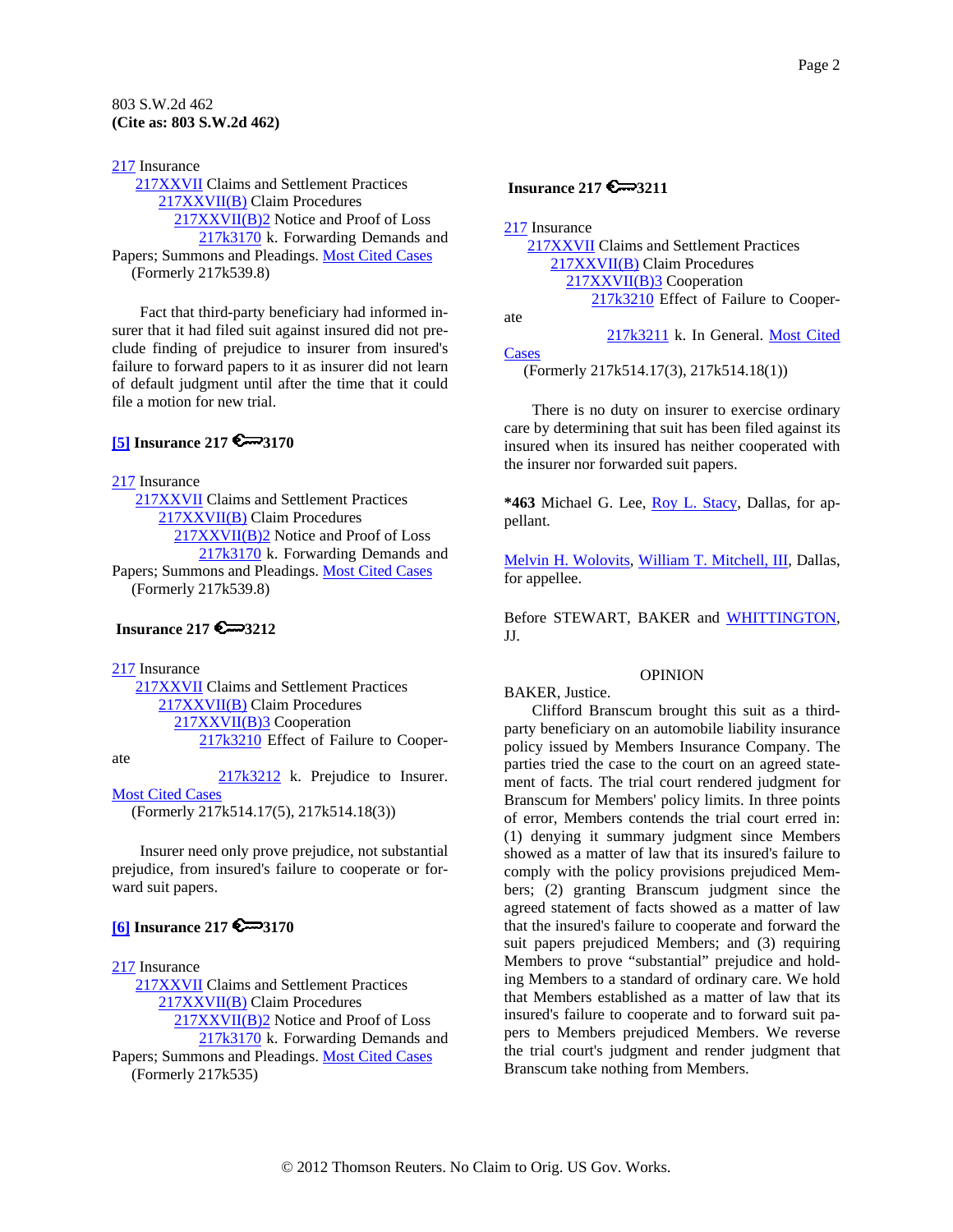### FACTS

#### 1. The Underlying Claim

Branscum had an automobile accident with the permissive driver of a car owned by the named insured under Members' automobile liability policy. Branscum hired attorneys to represent him in his personal injury claim. Members hired an independent adjuster to investigate the claim. **\*464** Settlement negotiations failed. Branscum's attorney told the adjuster that Branscum would file suit.

Branscum filed suit. Branscum served the insured the same day. Branscum's lawyer told the adjuster that Branscum had filed suit. The adjuster sent a letter to the insured requesting that she notify him of service and to immediately send the suit papers to him.

Neither Members nor the adjuster attempted any more communication with the insured. Nor did the adjuster and Branscum's lawyer discuss the suit. Neither Members nor the adjuster tried to determine the court or county where Branscum filed suit, the number of the suit, or whether Branscum served the insured.

The insured did not advise the adjuster or Members that Branscum served her. Nor did she forward the suit papers to either the adjuster or Members. The insured did not file an answer. Branscum got a default judgment. About three and a half months later, the adjuster called Branscum's attorney about the claim's status. He learned for the first time that Branscum had served the insured and had obtained a default judgment. Branscum's attorney then sent the adjuster a copy of the default judgment. Branscum made demand on Members for payment of the policy limits in partial satisfaction of the default judgment. Members refused the demand.

#### 2. The Policy Provision

The policy Members issued to the insured contained the following:

#### **Part E—Duties after an accident or loss.**

We must be notified promptly of how, when and where the accident or loss happened. Notice should also include the names and addresses of any insured persons and of any witnesses. If we show that your failure to provide notice prejudices our defense, there is no liability coverage under the policy.

A person seeking any coverage must:

1. Cooperate with us in the investigation, settlement or defense of any claim or suit.

2. Promptly send us copies of any notices or legal papers received in connection with the accident or loss.

#### PROCEDURAL HISTORY

Branscum filed this suit against Members as a third-party beneficiary of Members' policy. Members filed a motion for summary judgment. The motion asserted that the insured's failure to comply with the policy provisions requiring cooperation and transmittal of any legal papers resulted in the default judgment. Members asserted that its insured's breach prejudiced Members in the defense of the claim.

The trial court granted Members a partial summary judgment, holding Members had shown as a matter of law: (1) that the insured did not cooperate with Members in the investigation, settlement, or defense of the original lawsuit; and (2) that the insured did not send to Members copies of any notices or legal papers received in the underlying lawsuit. The court refused to grant Members summary judgment on the entire claim. The court left for further proceedings the fact issue of whether the insured's failure prejudiced Members.

Branscum then moved for summary judgment, contending that its insured's failure to cooperate and forward suit papers did not prejudice Members. Branscum argued that: (1) his attorney had told Members' adjuster that Branscum had filed suit; (2) Members made no effort to find out anything else about the suit; and (3) Members' own neglect prejudiced its defense of the claim. Branscum asserted that as a matter of law Members could not show prejudice by its insured's failure to cooperate and forward the suit papers. The court denied Branscum's motion.

Members and Branscum then filed an agreed statement of facts. The trial court entered judgment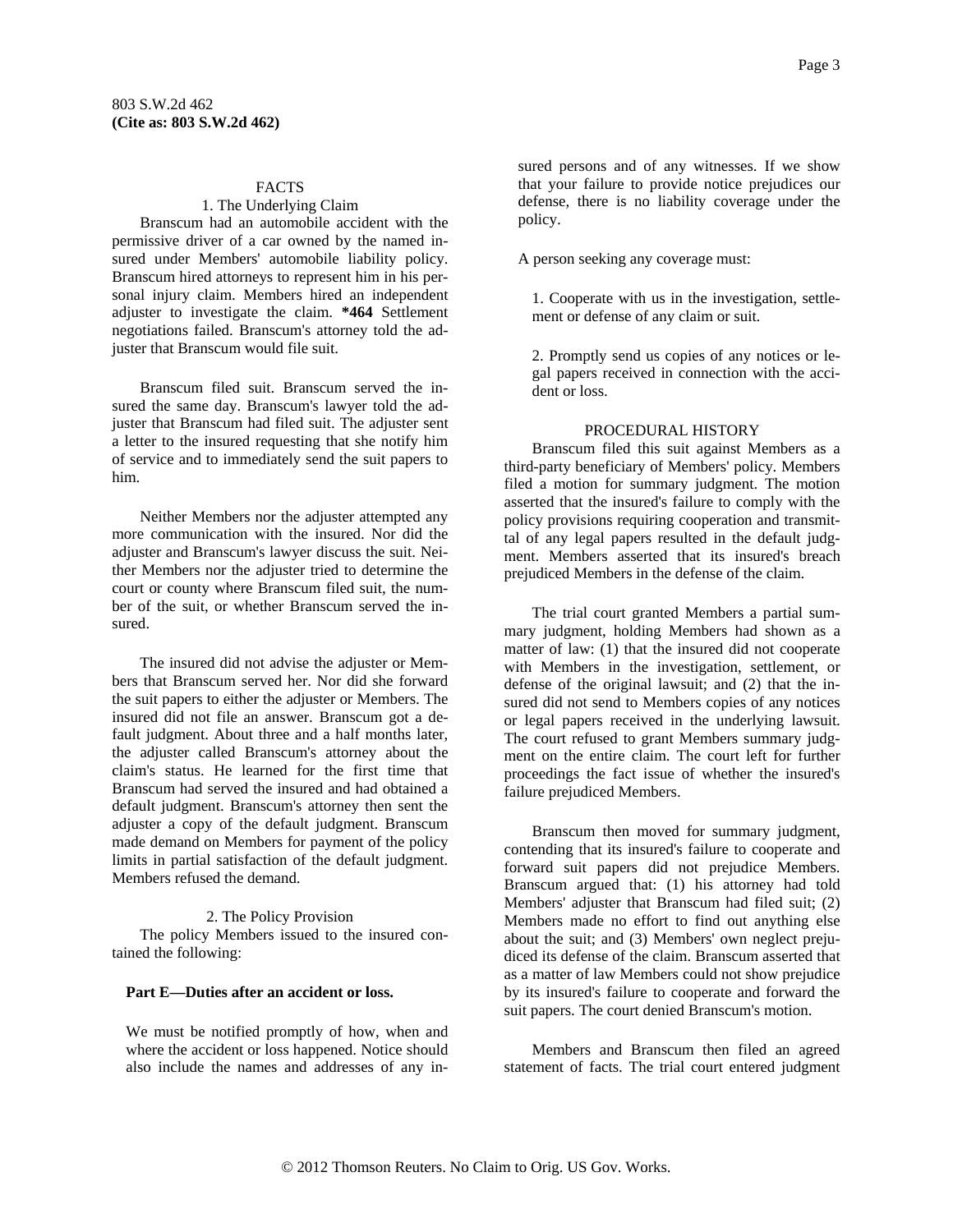<span id="page-3-0"></span>for Branscum for Members' policy limits. Following entry of judgment, the trial court made findings of fact which were essentially the same as the agreed statement of facts. The court also **\*465** found that Members did not prove by a preponderance of the evidence that the failure of the insured to forward the petition and citation substantially prejudiced Members since Members received actual notice of suit in time to have protected its interest by the exercise of ordinary care. The trial court concluded that Members was liable to Branscum to the extent of Members' policy limits.

### MEMBERS' POINTS OF ERROR 1. Denial of Summary Judgment

In its first point of error, Members contends the trial court erred by denying Members a summary judgment. Members contends it showed as a matter of law that the failure of its insured to comply with policy provisions resulted in prejudice to Members. Members recognizes that appellate courts may not review the propriety of an order overruling a motion for summary judgment. *See [Wright v. Wright,](http://www.westlaw.com/Find/Default.wl?rs=dfa1.0&vr=2.0&DB=713&FindType=Y&ReferencePositionType=S&SerialNum=1955102257&ReferencePosition=674)* [154](http://www.westlaw.com/Find/Default.wl?rs=dfa1.0&vr=2.0&DB=713&FindType=Y&ReferencePositionType=S&SerialNum=1955102257&ReferencePosition=674)  [Tex. 138, 274 S.W.2d 670, 674 \(1955\)](http://www.westlaw.com/Find/Default.wl?rs=dfa1.0&vr=2.0&DB=713&FindType=Y&ReferencePositionType=S&SerialNum=1955102257&ReferencePosition=674). However, Members argues that we should apply the exception to the general rule established by the Texas Supreme Court in *Tobin v. Garcia*.<sup>FN1</sup> Members contends the exception applies because the trial was not in the conventional manner but upon an agreed statement of facts after the presentation of motions for summary judgment.

### [FN1.](#page-3-0) [159 Tex. 58, 316 S.W.2d 396 \(1958\).](http://www.westlaw.com/Find/Default.wl?rs=dfa1.0&vr=2.0&DB=713&FindType=Y&SerialNum=1958125009)

[\[1\]](#page-0-0) *[Tobin](http://www.westlaw.com/Find/Default.wl?rs=dfa1.0&vr=2.0&FindType=Y&SerialNum=1958125009)* holds that when both parties file motions for summary judgment and the court grants one and denies the other, on review the court of appeals should determine all questions presented. If the appellate court finds reversible error, the court should render the judgment the trial court should have entered. *See [Tobin,](http://www.westlaw.com/Find/Default.wl?rs=dfa1.0&vr=2.0&DB=713&FindType=Y&ReferencePositionType=S&SerialNum=1958125009&ReferencePosition=400)* [316 S.W.2d at 400.](http://www.westlaw.com/Find/Default.wl?rs=dfa1.0&vr=2.0&DB=713&FindType=Y&ReferencePositionType=S&SerialNum=1958125009&ReferencePosition=400) In this case, although both parties filed motions for summary judgment, the trial court granted Members only a partial summary judgment and denied Branscum's motion. Therefore, the orders were interlocutory. The trial court had not yet entered a final and appealable judgment. We decline the invitation to extend the *[Tobin](http://www.westlaw.com/Find/Default.wl?rs=dfa1.0&vr=2.0&FindType=Y&SerialNum=1958125009)* rationale to this case. *See [Ackermann v. Vor](http://www.westlaw.com/Find/Default.wl?rs=dfa1.0&vr=2.0&DB=713&FindType=Y&ReferencePositionType=S&SerialNum=1966113750&ReferencePosition=365)[denbaum,](http://www.westlaw.com/Find/Default.wl?rs=dfa1.0&vr=2.0&DB=713&FindType=Y&ReferencePositionType=S&SerialNum=1966113750&ReferencePosition=365)* [403 S.W.2d 362, 365 \(Tex.1966\)](http://www.westlaw.com/Find/Default.wl?rs=dfa1.0&vr=2.0&DB=713&FindType=Y&ReferencePositionType=S&SerialNum=1966113750&ReferencePosition=365). We overrule Members' first point of error.

#### 2. Prejudice as a Matter of Law

In its second point of error, Members contends the trial court erred by granting Branscum judgment since the agreed facts showed as a matter of law that its insured's failure to cooperate and to forward suit papers prejudiced Members. Members points out that the trial court found as a matter of law that Members showed that the insured had not cooperated with Members. Nor did she send Members copies of the suit papers. Members contends that if it showed that the insured's failure to cooperate and forward the suit papers prejudiced Members' defense, then no coverage is available to Branscum under the policy. Members argues it showed prejudice because the insured's breach of the policy provisions denied Members an opportunity to contest Branscum's claims. Members consequently suffered the rendition of a default judgment. Members further argues that had it known of the default judgment within thirty days of entry, it would have had an opportunity to try to set it aside. Members contends it showed prejudice within the policy provisions as a matter of law.

[\[2\]](#page-0-0) Branscum responds that when the Texas Legislature enacted the Compulsory Automobile Liability Insurance Act in 1981, $\frac{FN2}{FN}$  $\frac{FN2}{FN}$  $\frac{FN2}{FN}$  its intention was to void all policy defenses, including the failure of an insured to cooperate or forward suit papers. Branscum also argues that the agreed facts show Members had actual notice of the pending lawsuit on two occasions. Branscum concludes that since Members took no action to determine the facts necessary to timely file an answer, Members cannot show the necessary prejudice.

### [FN2.](#page-3-0) [TEX.REV.CIV.STAT.ANN. art.](http://www.westlaw.com/Find/Default.wl?rs=dfa1.0&vr=2.0&DB=1000188&DocName=TXCSART6701H&FindType=L)  [6701h, § 1A\(a\)](http://www.westlaw.com/Find/Default.wl?rs=dfa1.0&vr=2.0&DB=1000188&DocName=TXCSART6701H&FindType=L) (Vernon Supp.1991).

We have rejected the argument that the Legislature abolished policy defenses to claims against insurers by the Texa[s](http://www.westlaw.com/Find/Default.wl?rs=dfa1.0&vr=2.0&DB=713&FindType=Y&ReferencePositionType=S&SerialNum=1987119127&ReferencePosition=957) Compulsory Automobile Insurance Act. *See* **\*466** *[Ratcliff v. National County Mut.](http://www.westlaw.com/Find/Default.wl?rs=dfa1.0&vr=2.0&DB=713&FindType=Y&ReferencePositionType=S&SerialNum=1987119127&ReferencePosition=957)  [Fire Ins. Co.,](http://www.westlaw.com/Find/Default.wl?rs=dfa1.0&vr=2.0&DB=713&FindType=Y&ReferencePositionType=S&SerialNum=1987119127&ReferencePosition=957)* [735 S.W.2d 955, 957 \(Tex.App.—](http://www.westlaw.com/Find/Default.wl?rs=dfa1.0&vr=2.0&DB=713&FindType=Y&ReferencePositionType=S&SerialNum=1987119127&ReferencePosition=957) [Dallas 1987, no writ\).](http://www.westlaw.com/Find/Default.wl?rs=dfa1.0&vr=2.0&DB=713&FindType=Y&ReferencePositionType=S&SerialNum=1987119127&ReferencePosition=957)

The crux of prejudice to Members is whether Members had notice of the suit against its insured and, if so, the effect of that notice. The agreed facts reflect that Branscum's attorney told Members' adjuster that he intended to file suit. He then told the adjuster that Branscum had filed suit. The insured did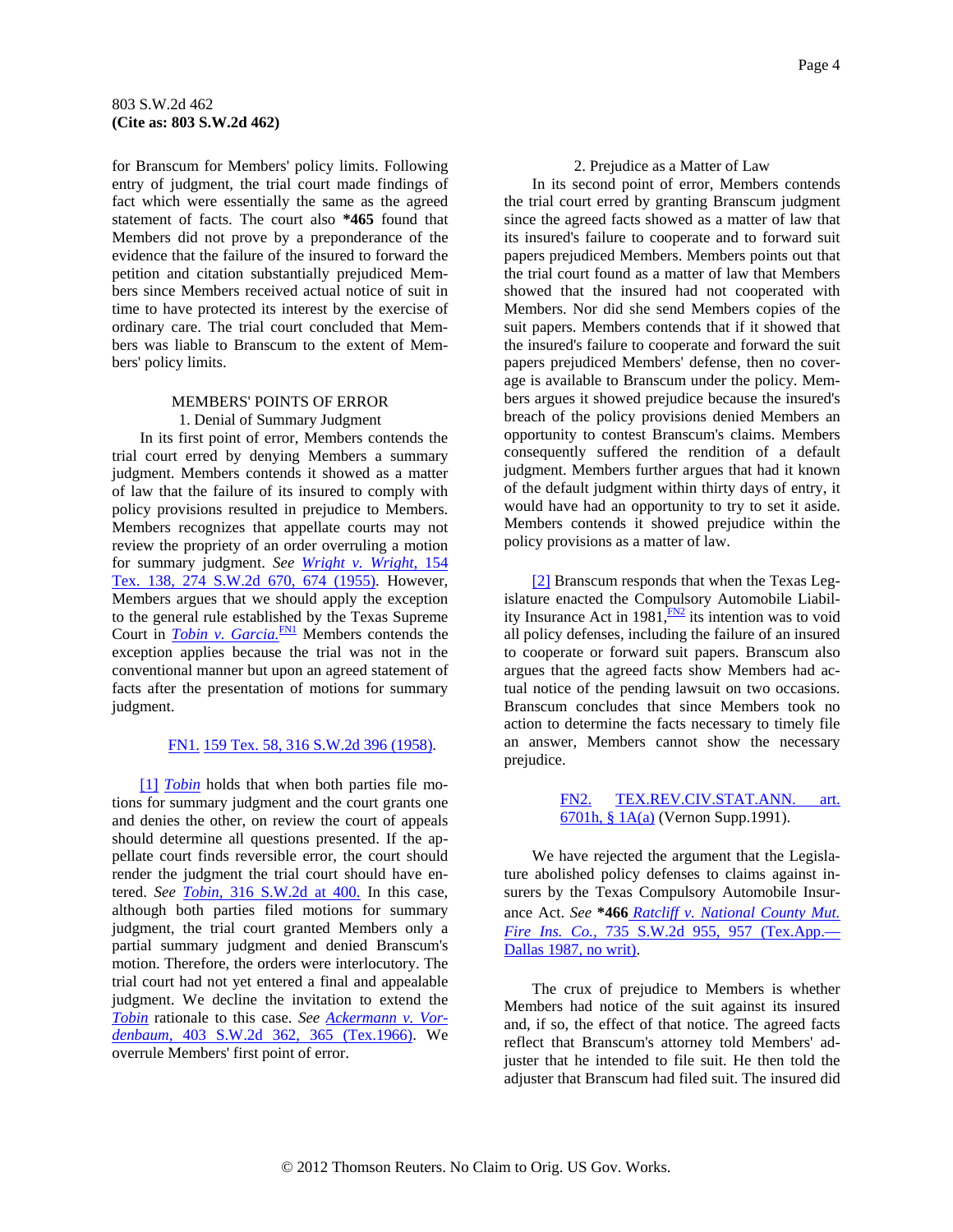<span id="page-4-0"></span>not cooperate with Members and did not forward the suit papers to Members or the adjuster. Members did not learn of the entry of the default judgment until after the time it could file a motion for new trial or take an appeal from the judgment.

Members asserts that these facts show prejudice to it as a matter of law, entitling it to judgment in its favor on the policy defense. Members principally relies on *[Ratcliff](http://www.westlaw.com/Find/Default.wl?rs=dfa1.0&vr=2.0&FindType=Y&SerialNum=1987119127)* and *[Kimble v. Aetna Casualty and](http://www.westlaw.com/Find/Default.wl?rs=dfa1.0&vr=2.0&DB=713&FindType=Y&SerialNum=1989033198)  [Surety Co.,](http://www.westlaw.com/Find/Default.wl?rs=dfa1.0&vr=2.0&DB=713&FindType=Y&SerialNum=1989033198)* [767 S.W.2d 846 \(Tex.App.—Amarillo](http://www.westlaw.com/Find/Default.wl?rs=dfa1.0&vr=2.0&DB=713&FindType=Y&SerialNum=1989033198)  [1989, writ denied\).](http://www.westlaw.com/Find/Default.wl?rs=dfa1.0&vr=2.0&DB=713&FindType=Y&SerialNum=1989033198)

Branscum responds that notice of the underlying suit is the litmus test to determine prejudice. Branscum contends that Members had actual notice of the underlying suit before answer day. Therefore, the insured's failure did not prejudice Members' defense as a matter of law, and the trial court's judgment should stand. Branscum principally relies on *[Allstate Insurance Co. v. Pare,](http://www.westlaw.com/Find/Default.wl?rs=dfa1.0&vr=2.0&DB=713&FindType=Y&SerialNum=1985119168)* [688 S.W.2d 680](http://www.westlaw.com/Find/Default.wl?rs=dfa1.0&vr=2.0&DB=713&FindType=Y&SerialNum=1985119168)  [\(Tex.App.—Beaumont 1985, writ ref'd n.r.e.\)](http://www.westlaw.com/Find/Default.wl?rs=dfa1.0&vr=2.0&DB=713&FindType=Y&SerialNum=1985119168).

Branscum's contention is that the conversation between his attorney and the adjuster that suit would be filed and the later conversation that Branscum had filed suit were actual notice of the suit. Branscum argues this notice triggered an obligation that Members exercise ordinary care by investigating further to protect the insured's rights before answer day. We disagree.

First, we conclude that the facts in *[Pare](http://www.westlaw.com/Find/Default.wl?rs=dfa1.0&vr=2.0&FindType=Y&SerialNum=1985119168)* are distinguishable. In *[Pare,](http://www.westlaw.com/Find/Default.wl?rs=dfa1.0&vr=2.0&FindType=Y&SerialNum=1985119168)* the claimant's attorney and the insurer's claims manager had several settlement discussions after the claimant filed suit and before the court entered a default judgment. Before the claimant took the default, the claimant's attorney sent a copy of the original petition filed in the case to the insurer. Correspondence between the insurer and a codefendant's insurer before entry of the default judgment reflected the insurer's knowledge of filing of the suit, service on its insured, and amount of damages sought. Nonetheless, the insurer let the case go to default judgment without taking further action. The insurer's claim manager testified that the insured had fully cooperated in providing the necessary information about the claim. *See [Pare,](http://www.westlaw.com/Find/Default.wl?rs=dfa1.0&vr=2.0&DB=713&FindType=Y&ReferencePositionType=S&SerialNum=1985119168&ReferencePosition=683)* [688 S.W.2d at 683–](http://www.westlaw.com/Find/Default.wl?rs=dfa1.0&vr=2.0&DB=713&FindType=Y&ReferencePositionType=S&SerialNum=1985119168&ReferencePosition=683) [84.](http://www.westlaw.com/Find/Default.wl?rs=dfa1.0&vr=2.0&DB=713&FindType=Y&ReferencePositionType=S&SerialNum=1985119168&ReferencePosition=683)

Second, the facts of this case are more similar to

those found in *[Kimble](http://www.westlaw.com/Find/Default.wl?rs=dfa1.0&vr=2.0&FindType=Y&SerialNum=1989033198)* and *[Ratcliff.](http://www.westlaw.com/Find/Default.wl?rs=dfa1.0&vr=2.0&FindType=Y&SerialNum=1987119127)* In *[Kimble,](http://www.westlaw.com/Find/Default.wl?rs=dfa1.0&vr=2.0&FindType=Y&SerialNum=1989033198)* the insured notified the insurer of the suit after default judgment but before the time had expired for filing a motion for new trial. The insurer did not seek to have the judgment set aside. The *[Kimble](http://www.westlaw.com/Find/Default.wl?rs=dfa1.0&vr=2.0&FindType=Y&SerialNum=1989033198)* court held that prejudice results to the insurer by the change in its position brought about by the insured's failure to forward the suit papers until after the default. Prejudice results even though the option to file a motion for new trial is still available to the insurer. *[Kimble,](http://www.westlaw.com/Find/Default.wl?rs=dfa1.0&vr=2.0&DB=713&FindType=Y&ReferencePositionType=S&SerialNum=1989033198&ReferencePosition=851)* [767](http://www.westlaw.com/Find/Default.wl?rs=dfa1.0&vr=2.0&DB=713&FindType=Y&ReferencePositionType=S&SerialNum=1989033198&ReferencePosition=851)  [S.W.2d at 851.](http://www.westlaw.com/Find/Default.wl?rs=dfa1.0&vr=2.0&DB=713&FindType=Y&ReferencePositionType=S&SerialNum=1989033198&ReferencePosition=851)

In *[Ratcliff,](http://www.westlaw.com/Find/Default.wl?rs=dfa1.0&vr=2.0&FindType=Y&SerialNum=1987119127)* the insured did not inform his insurer of the suit, nor, despite settlement discussions, did the attorney for the claimant notify the insurer of the entry of judgment until after the judgment became final. The *[Ratcliff](http://www.westlaw.com/Find/Default.wl?rs=dfa1.0&vr=2.0&FindType=Y&SerialNum=1987119127)* court held that the rendition of the default judgment prejudiced the insurer and that the insurer could assert breach of the notice condition of its policy as a defense to a suit on the judgment. *[Ratcliff,](http://www.westlaw.com/Find/Default.wl?rs=dfa1.0&vr=2.0&DB=713&FindType=Y&ReferencePositionType=S&SerialNum=1987119127&ReferencePosition=956)* [735 S.W.2d at 956.](http://www.westlaw.com/Find/Default.wl?rs=dfa1.0&vr=2.0&DB=713&FindType=Y&ReferencePositionType=S&SerialNum=1987119127&ReferencePosition=956)

[\[3\]\[4\]](#page-0-0) Third, we distinguish between an insurer's notice of service of the suit on its insured, as in *[Pare,](http://www.westlaw.com/Find/Default.wl?rs=dfa1.0&vr=2.0&FindType=Y&SerialNum=1985119168)* and its notice of the claim, as in *[Kimble](http://www.westlaw.com/Find/Default.wl?rs=dfa1.0&vr=2.0&FindType=Y&SerialNum=1989033198)* and *[Ratcliff.](http://www.westlaw.com/Find/Default.wl?rs=dfa1.0&vr=2.0&FindType=Y&SerialNum=1987119127)* Actual knowledge of the *claim* does not equate to actual knowledge of service of the *suit* on Members' insured. The assertion that Branscum would file suit and the later assertion that he had filed suit imposed no duty or obligation on the insured or on Members to take any action. It is the service of citation upon the insured which **\*467** imposes on the insured the duty to answer to prevent a default judgment. No duty is imposed on an insurer until its insured is served and sends the suit papers to the insurer. This action by the insured triggers the insurer's obligation to tender a defense and answer the suit.

In this case, when informed that Branscum had filed suit, the adjuster wrote Members' insured and admonished her to send the suit papers to him once she was served. Although the insured was served with suit papers, she did not notify Members she had been served, nor did she send the suit papers to Members. Members received notice of the default judgment only after the judgment was final and it was too late to move for a new trial or perfect an appeal.

We conclude that the *[Kimble/](http://www.westlaw.com/Find/Default.wl?rs=dfa1.0&vr=2.0&FindType=Y&SerialNum=1989033198) [Ratcliff](http://www.westlaw.com/Find/Default.wl?rs=dfa1.0&vr=2.0&FindType=Y&SerialNum=1987119127)* rationale applies here. We sustain Members' second point of error.